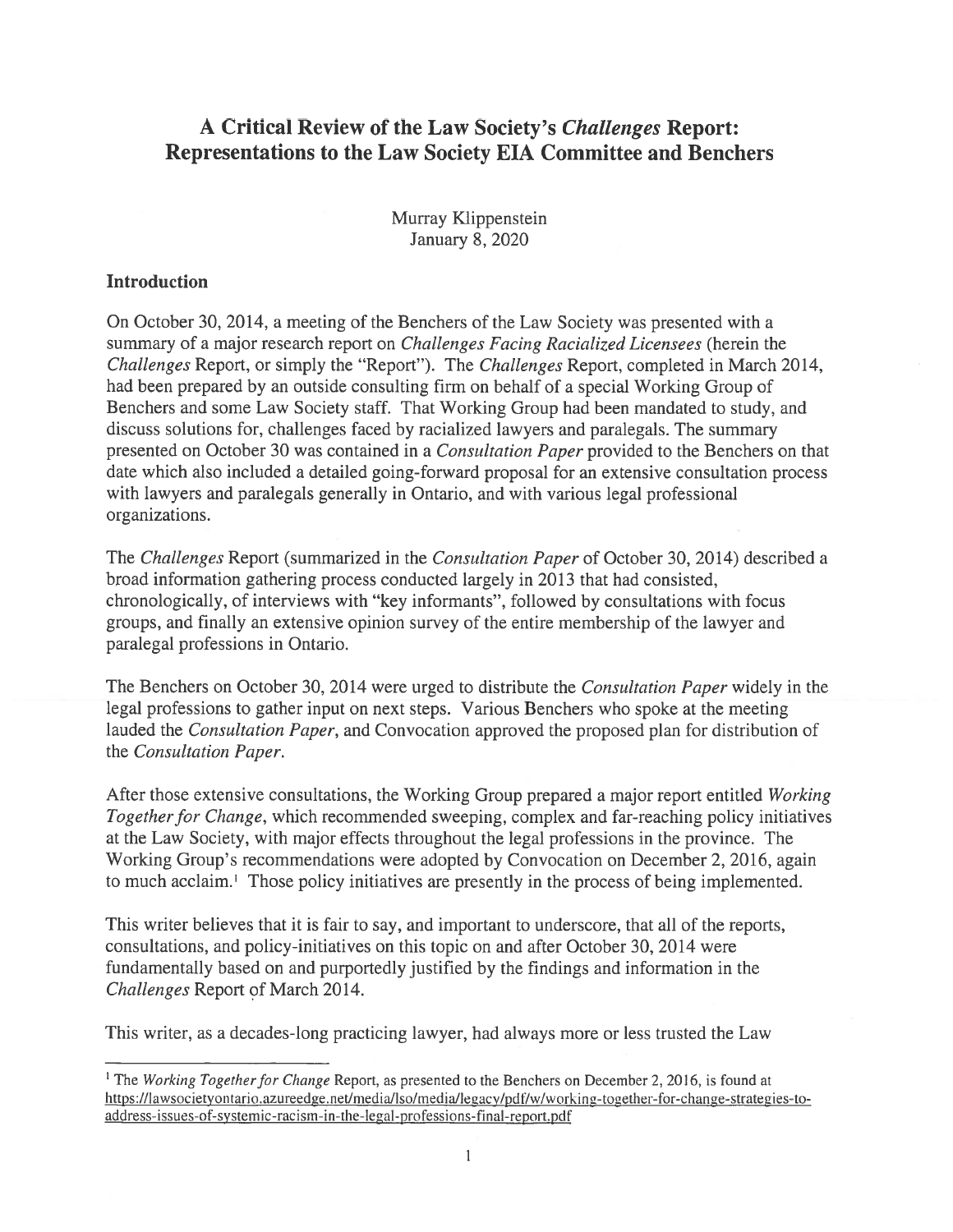Society to carry out its role based on credible evidence and careful analysis. However, when this writer eventually read the Challenges Report, he began to feel considerable disquiet. After extensive study, and much agonizing, this writer has concluded that the *Challenges* Report is methodologically invalid, seriously misleading, driven by <sup>a</sup> particular political ideology, and an unacceptable basis for serious policy-making by the Law Society, in particular the policy initiatives which are currently being implemented.

Among other issues, the province-wide survey of all legal professionals described in the Report, which was <sup>a</sup> key par<sup>t</sup> of the study, and which was held up as justifying many of its findings, in fact tended to show that the rest of the *Challenges* Report was not well-founded. The *Challenges* Report was and is <sup>a</sup> misleading and deficient foundation for the extensive consultations and for the Working Together for Change report that followed and were based on the Report.

# Summary

The reasons for these conclusions are summarized as follows, with more detailed explanations set out below (all references to "the Report" refer to the *Challenges* Report).<sup>2</sup>

- 1. A province-wide survey of all legal professionals was <sup>a</sup> key par<sup>t</sup> of the Challenges Report. However, importantly, the response rate to the survey was very, very low. This raises serious issues, which were not disclosed to the reader of the Report.
- 2. In particular, the survey response rate amongst *racialized* lawyers and paralegals, who were the focus of the entire study, was also very low. Again, this fact, and the serious issues that it raises, were not disclosed to the reader.
- 3. The Report entirely avoided the important issue of why the survey response rates were so low.
- 4. The Report's survey, and many of the Report's conclusions, were based on <sup>a</sup> non-random sample, which raises fundamental questions about what, if any, conclusions can be drawn from the survey responses.
- 5. The Report's survey was marred by many leading questions.
- 6. A previous survey of lawyers in Ontario had found little evidence of racial prejudice, an important finding which was not referred to or discussed in the Report.
- 7. The survey sample was skewed due to self-selection, and the Report's "adjustments" to the survey sample did not fix the self-selection bias in the sample.
- 8. The significance of the answers to many survey questions was misrepresented in the Report.
- 9. The views of the 'key informants" were largely not validated, and were often contradicted, by the public survey.
- 10. The Report was very one-sided and seemingly driven by <sup>a</sup> particular political ideology.
- 11. The subsequent extensive consultation process in the legal professions was thoroughly undermined by the invalid and misleading "findings" in the preceding Report, on which the entire consultation process was premised.
- 12. The Report's various "input" groups likely had considerable overlap and duplication,

 $2$  The Challenges Report does not appear to be on the Law Society's website, but can be found at https://www.stratcom.ca/wp-content/uploads/manual/Racialized-Licensees Full-Report.pdf. This writer encourages the reader to download or print the Report for ease of reference and to read it closely, taking into account the points raised in this Review.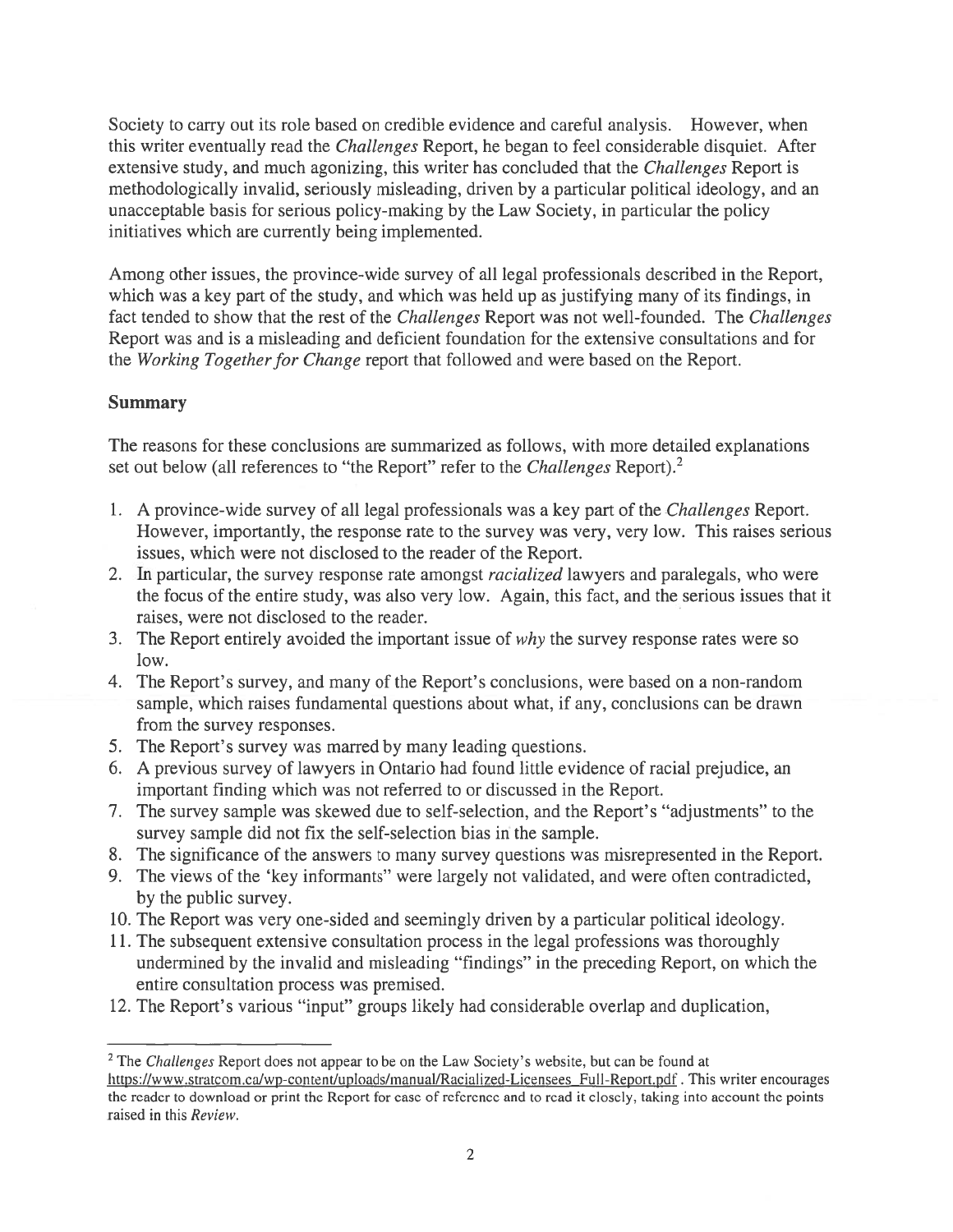meaning that the input received was actually from only <sup>a</sup> very small segmen<sup>t</sup> of the professions, creating <sup>a</sup> misleading <sup>p</sup>icture.

## 1. The response rate of lawyers and paralegals to the *Challenges* Report survey was very, very low.

The Challenges Report says that a survey questionnaire was sent to all lawyers and paralegals in Ontario, but it does not say how large that population was; that is, the Report does not state how many survey questionaires were actually sent out. All it says is that 3,296 questionaires were returned. That sounds like <sup>a</sup> reasonable number until one realizes that the total polled population was 51,996 lawyers and paralegals (according to Law Society numbers for 2013), which means that the response rate was only 6.3% (another number that is not mentioned in the Report).

It is customary and goo<sup>d</sup> professional practice to include such numbers in <sup>a</sup> serious study. The omission of these key statistics from the Challenges Report is odd and obscures some very serious issues. The missing statistics would be <sup>a</sup> "red flag", <sup>a</sup> "caution sign", about what the survey results mean (if anything), and how they should be used (or not).

Essentially, the problem raised by the extremely low return rate is that the views of the proportionately very small group of legal professionals who responded to the survey have <sup>a</sup> rather low probability of being representative of the views of the entire population of lawyers and paralegals in the province. <sup>A</sup> very low response rate in <sup>a</sup> study typically means that grea<sup>t</sup> caution must be exercised in extrapolating the study findings to the overall population. One would have thought that the researchers who conducted and reported on the Challenges survey understood the limitations associated with interpreting the data from such <sup>a</sup> small and unrepresentative group of respondents. But no such caution was mentioned in the Report. On the contrary, the Report unqualifiedly and repeatedly declared its findings as accurately representing the professions as <sup>a</sup> whole.

#### 2. Even the response rate of *racialized* lawyers was very low.

The information on how many (and what proportion of) *racialized* lawyers and paralegals completed the survey is similarly important for assessing the Report's claims. However, again, and disturbingly, the Report gave us no numbers on these critically important points.

Although in this writer's opinion these statistics are fundamental to assessing the validity of the Report's findings and therefore should have been provided in the Report (and should be provided now), it is possible to reconstrnct the numbers from various disconnected parts of the Report and from Law Society records. Based on these sources<sup>3</sup>, the number of racialized lawyers and paralegals in Ontario in <sup>2013</sup> (the time the survey was conducted) was 11,617 (or close to that), and the number of racialized legal professionals who responded to the survey was 1,118 (or close to that). This represents about  $9.6\%$  - only  $9.6\%$  - of that important group of lawyers and paralegals.4

<sup>&</sup>lt;sup>3</sup> On pages 23, 24, and 25 of the Report, and the Law Society's numbers on its website.

<sup>&</sup>lt;sup>4</sup> It must be emphasized that although this writer believes that these reconstructed numbers are likely quite accurate,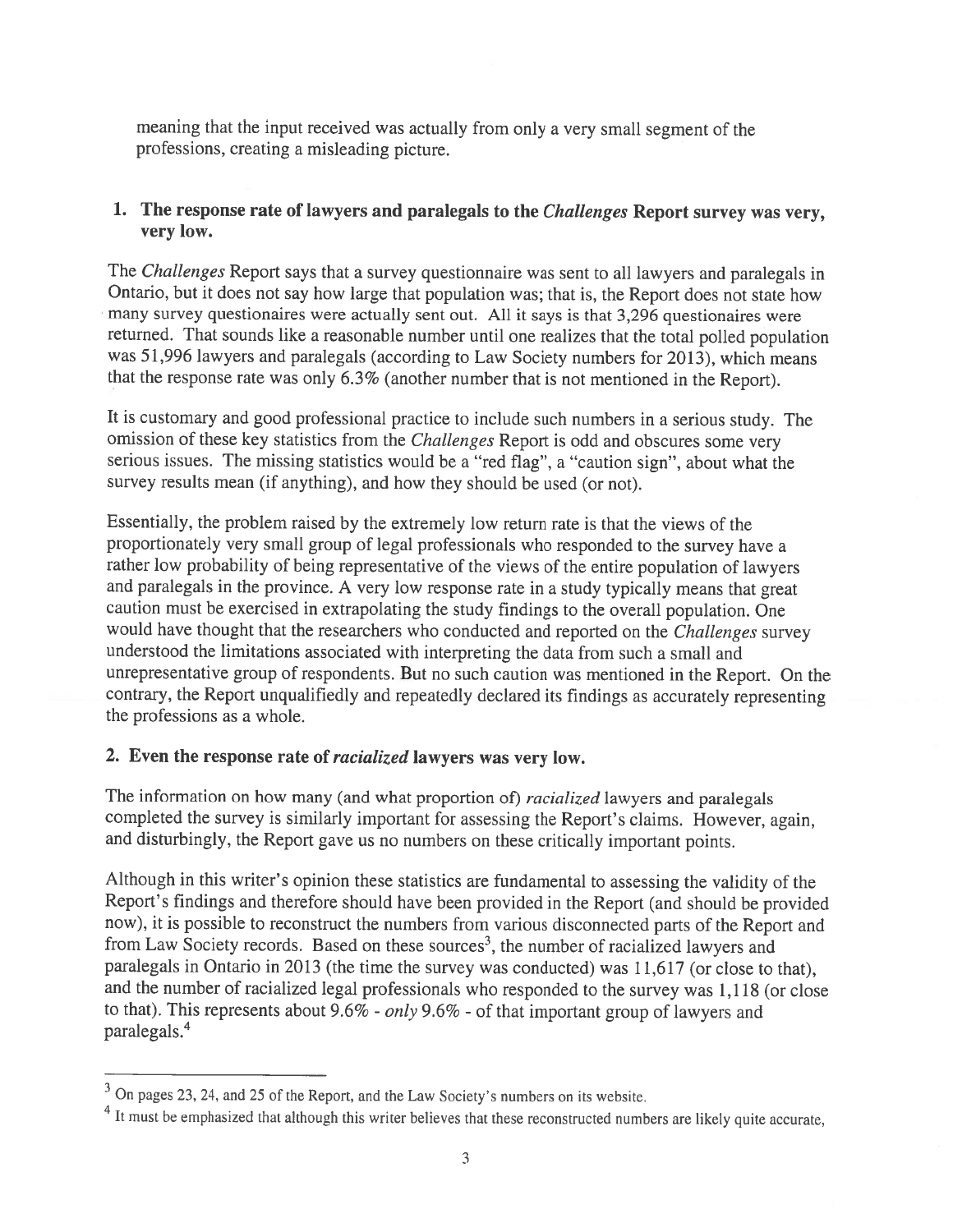Hence, once again, the very low response rate of *racialized* lawyers and paralegals —who were the focus of the study—should strongly caution both researchers and readers against making broad and definitive generalizations about the views and experiences of the population of racialized legal professionals in the province as <sup>a</sup> whole. This is especially true <sup>g</sup>iven the significance of the issue being examined — racial barriers and racial prejudice.

In fact, the possibility that the realities of racial barriers and racial prejudice in the legal professions have been misrepresented based on unwarranted interpretations of the Challenges survey data is an extremely serious concern because of the Report's key role as the basis for farreaching new Law Society policies which will have extensive repercussions on the ways lawyers and paralegals practice and on the ways the public is served by lawyers, paralegals and legal firms.

## 3. Why the very low response rate from lawyers and paralegals in genera<sup>l</sup> and from racialized lawyers and paralegals in particular? The Challenges Report avoided answering this important question.

The *Challenges* study obtained very low return rates from the population of lawyers and paralegals in the province and specifically from the population of racialized licensees despite extensive efforts to obtain responses from those licensees and despite <sup>a</sup> format for the survey which was extremely favourable towards obtaining responses from licensees (including guaranteed confidentiality, multiple reminders being sent out, and an extended period of time <sup>g</sup>iven to licensees to complete the survey, at times convenient for licensees). According to the research company, "the online survey was advertised in advance through Law Society communications channels, including email to all licensees work addresses, and website promotions. Members were notified by email and invited to participate immediately prior to the posting of the survey and [they were] reminded by email twice during the period that the survey was accessible online" (p. 6). The research company also states that "the subject matter of the study was widely known to the LSUC [Law Society of Upper Canada] members..." (p. 22).

Therefore it seems unlikely that licensees were unaware of the survey.

So, what was the reason for the extremely low response rates from the survey population as <sup>a</sup> whole and from the *racialized* lawyers and paralegals in particular? We don't know because the non-responders did not say why they did not respond, and the survey company seemingly did not attempt to find out. And the *Challenges* Report avoids any discussion of this fundamental and glaringly important question. To this writer, this omission, in and of itself, seriously undermines the credibility of the Report.

It is possible to hypothesize as to why lawyers and paralegals would not respond to <sup>a</sup> survey such as this one. One <sup>p</sup>lausible reason is that lawyers and paralegals were just too busy. Nevertheless, the Report questionnaire says "This survey will take about ... max 20 min to complete", which is not an imposing amount of time, especially since licensees were <sup>g</sup>iven several weeks to complete the survey, at their convenience. It seems that the time required was not <sup>a</sup> problem.

the real issue is that these numbers should have been provided in the original Report, and should be provided now.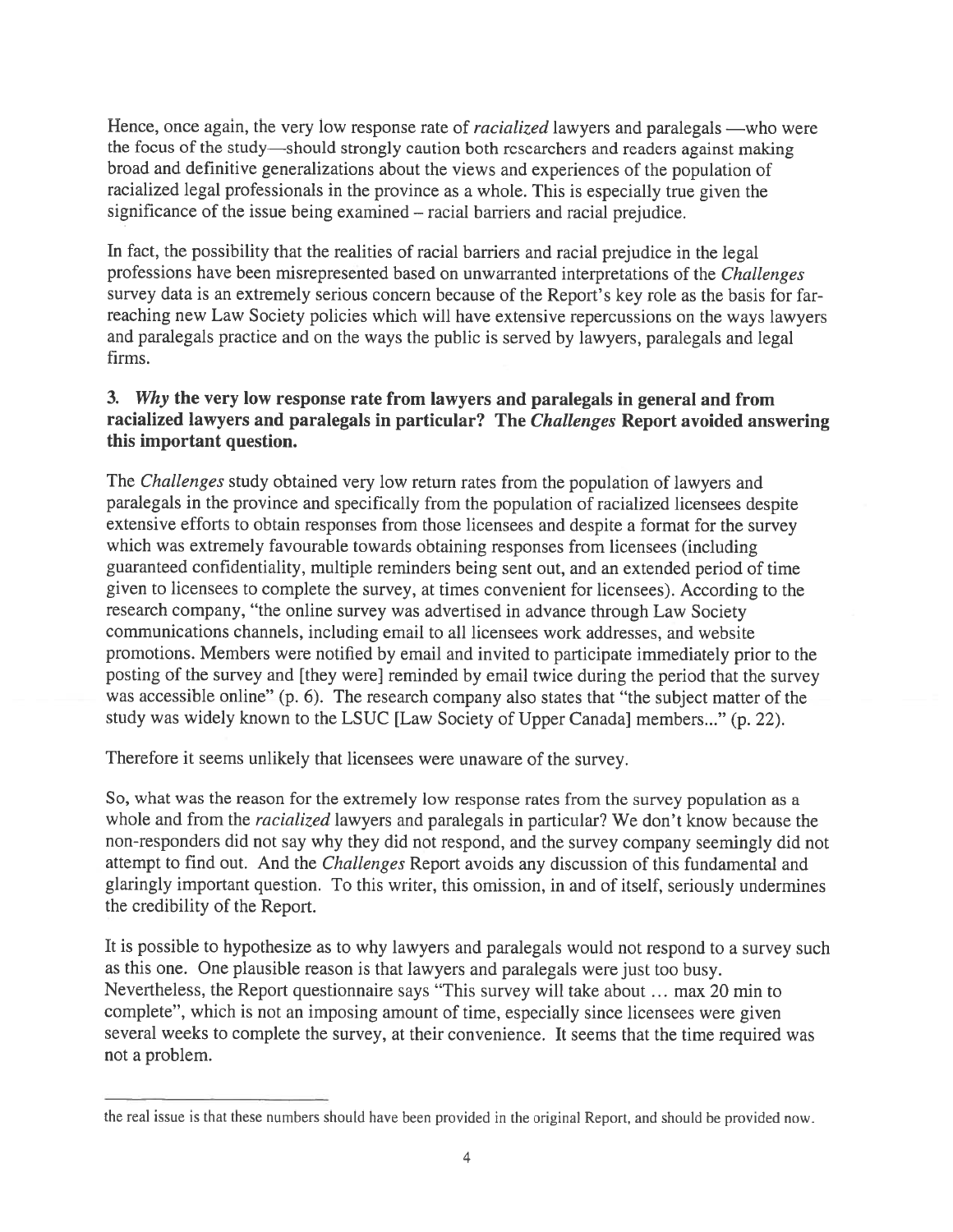At any rate, the Challenges Report simply ignores the critical issue of the very low response rates.

This writer believes that this issue puts <sup>a</sup> clear spotlight on "the elephant in the room." It may be that the reason for the extremely low survey response rates from both the overall population of licensees and specifically from racialized lawyers and paralegals is that the grea<sup>t</sup> majority of lawyers and paralegals in the province are not all that concerned about "racism" in the professions, perhaps because we have progresse<sup>d</sup> to the point where the legal professions are characterized more by openness and equality and opportunity than by "systemic racism."

Surely, if <sup>a</sup> substantial proportion of lawyers and paralegals in the professions, especially those who self-identify as "racialized," felt that "systemic racism" was <sup>a</sup> serious issue, more than 9.6% of the racialized licensees would have responded to the survey (and it must be remembered that <sup>a</sup> large portion of those 9.6% who responded did not in fact express such concerns, as will be discussed below).

The Law Society's comprehensive Working Group Report Working Together for Change which was published after the Challenges Report, and which was based on the Challenges Report, forcefully stated (in the second paragrap<sup>h</sup> of its Executive Summary), its conclusion that "racialized licensees face widespread barriers within the professions at all stages of their careers."

Frankly, it appears to this writer that the more than 90% of the racialized Law Society licensees who chose not to respon<sup>d</sup> to the survey (and many of the 10% who did) either don't agree with that conclusion, don't think the issue is all that serious, or prefer to have <sup>a</sup> more positive outlook.<sup>5</sup>

Of course, this is not to say that there is no ethnic and racial prejudice and discrimination in the legal professions in Ontario. <sup>A</sup> certain amount of prejudice and discrimination undoubtedly exists—it probably exists everywhere that humans interact—but the extremely low survey response rate from racialized legal professionals <sup>g</sup>ives good reason to believe that the nature and extent of such prejudice and discrimination is nothing like the <sup>p</sup>icture portrayed in most of the Challenges Report or in the Working Group Report.

#### 4. The Challenges study used <sup>a</sup> non-random sample.

The very low survey response rates would not have been as much of a concern in the Challenges study if the legal professionals who responded were an unbiased sample of lawyers and paralegals in the province. The best way to obtain an unbiased sample is to ensure that respondents are randomly sampled. If <sup>a</sup> sample is random, readers can be confident that the experiences, views, and characteristics of that sample fairly represen<sup>t</sup> those of the overall population, within easily computed (and disclosed) limits (which is called <sup>a</sup> standard error of the

To this writer, the Working Group's forceful and important conclusion seems to be very "artfully" worded. For example, how many racialized licensees are they suggesting face such barriers? All of them? Including the 90% who chose not to respon<sup>d</sup> to the survey? And the large portion of the 9.6% who did respond, but who did not express concerns about such barriers? And "widespread"? And "at all stages of their careers"?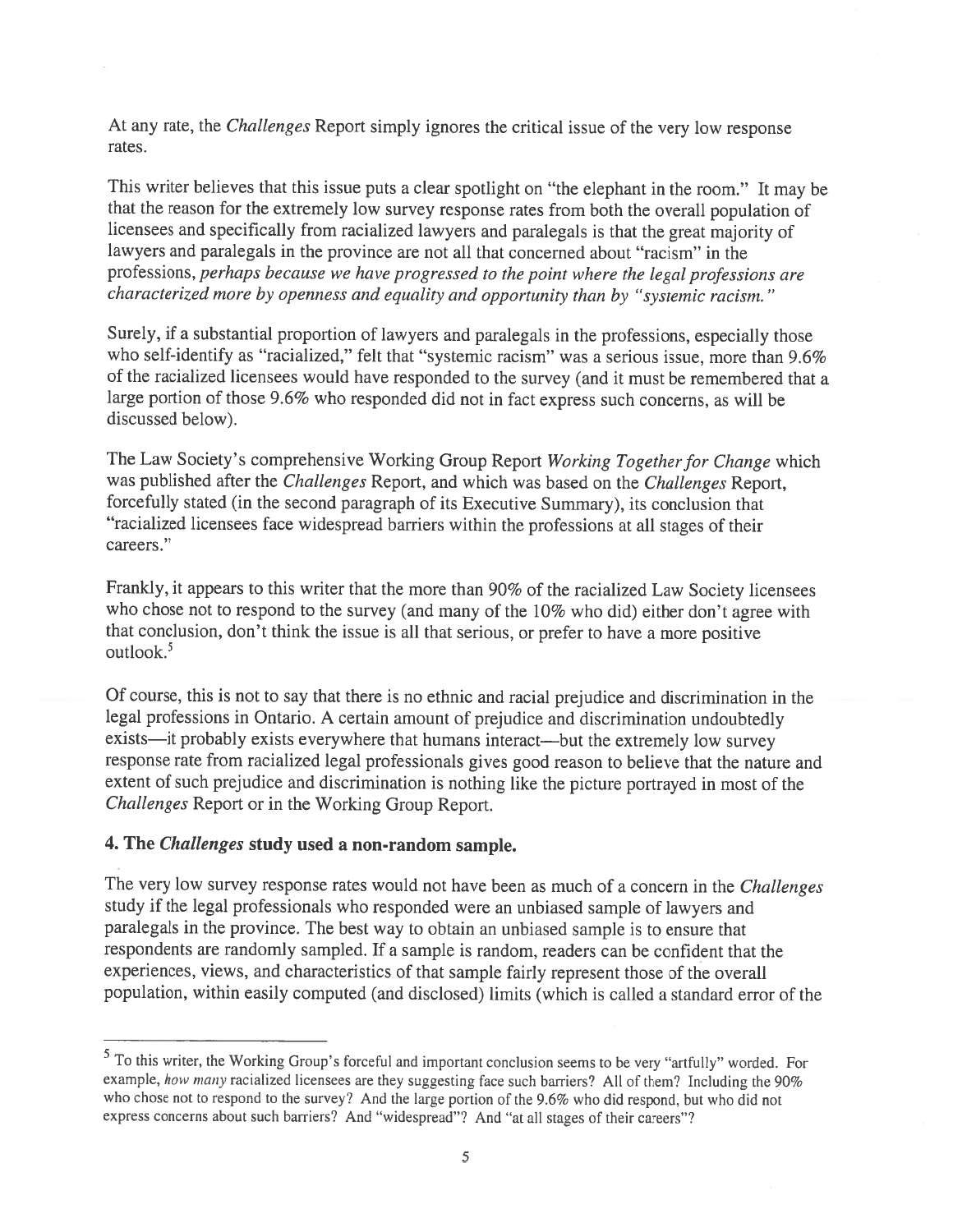measurement).

However, the respondents to the *Challenges* survey were *not* a random sample of the population. In fact, the respondents were <sup>a</sup> special group created through self-selection; that is, they chose to participate in the survey while the non-responders chose not to participate. There is no reason to think that that self-selected sample was representative, and good reason to think the opposite.<sup>6</sup> Therefore the results of the survey were almost certainly <sup>a</sup> biased set of responses which did not accurately represen<sup>t</sup> the views and experiences of the overall population of lawyers and paralegals in the province.

According to the author of <sup>a</sup> contemporary Canadian textbook on public opinion surveying:

Social science researchers conceptually divide sampling strategies into non-probability sampling and probability sampling.... Data collected from non-probability samples can be summarized using descriptive statistics but *cannot be used to make generalizations* about a larger population. In contrast, probability sampling relies on the principle of random selection.... When researchers use probability samples, they rely on the laws of probability to make generalizations about the larger population. [emphasis added]<sup>7</sup>

Or, to quote the blunt "bottom line" of the textbook author: "Non-probability samples cannot be used to generate population estimates." (p. 542)

The failure of the *Challenges* survey to obtain a random sample therefore has serious implications for how the results of the survey can and should be interpreted, presented, discussed and acted upon. When the Challenges Report says that 40% of racialized respondents answered "yes" to a question, there are no grounds to say that 40% of all racialized licensees felt that way. One can say that 447 racialized licensees felt that way (being 40% of racialized respondents). But one can, and should, also note that 447 licensees out of 11,617 racialized licensees felt that way. And one can, and should, also note that out of 11,617 racialized licensees who were asked the question,  $11,170$  either chose not to answer or did not answer yes.

failure to be frank about the importance of obtaining <sup>a</sup> random sample, and about the serious limitations of <sup>a</sup> sample that is not randomized, is an abuse of survey methodology, and seriously misleading, in a study of the scope and seriousness of the *Challenges* Report.<sup>8</sup> Unfortunately, the Challenges Report does not even acknowledge the gravity of this problem.

### 5. The Challenges survey included many leading questions.

The *Challenges* survey contains yet another problem: a great many of its questions were framed with <sup>a</sup> highly emotional undertone or in <sup>a</sup> suggestive way. for example, the responders were

<sup>&</sup>lt;sup>6</sup> One obvious reason is that given how the survey was characterized, those racialized licensees with concerns about racial prejudice and racial disadvantage in the professions would have had <sup>a</sup> much higher motivation to respond than those racialized licensees who, for various reasons, did not see them as big issues.<br><sup>7</sup> Social Statistics in Action: A Canadian Introduction, by Andrea M. Noack, Oxford University Press, 2018, p. 137.

 $8\text{ This writer does not know the extent of the resources spent by the Law Society on the *Challenges* Report, but$ suspects that the direct costs and indirect costs (such as considerable staff time) amount to hundreds of thousands of dollars, perhaps many hundreds of thousands of dollars.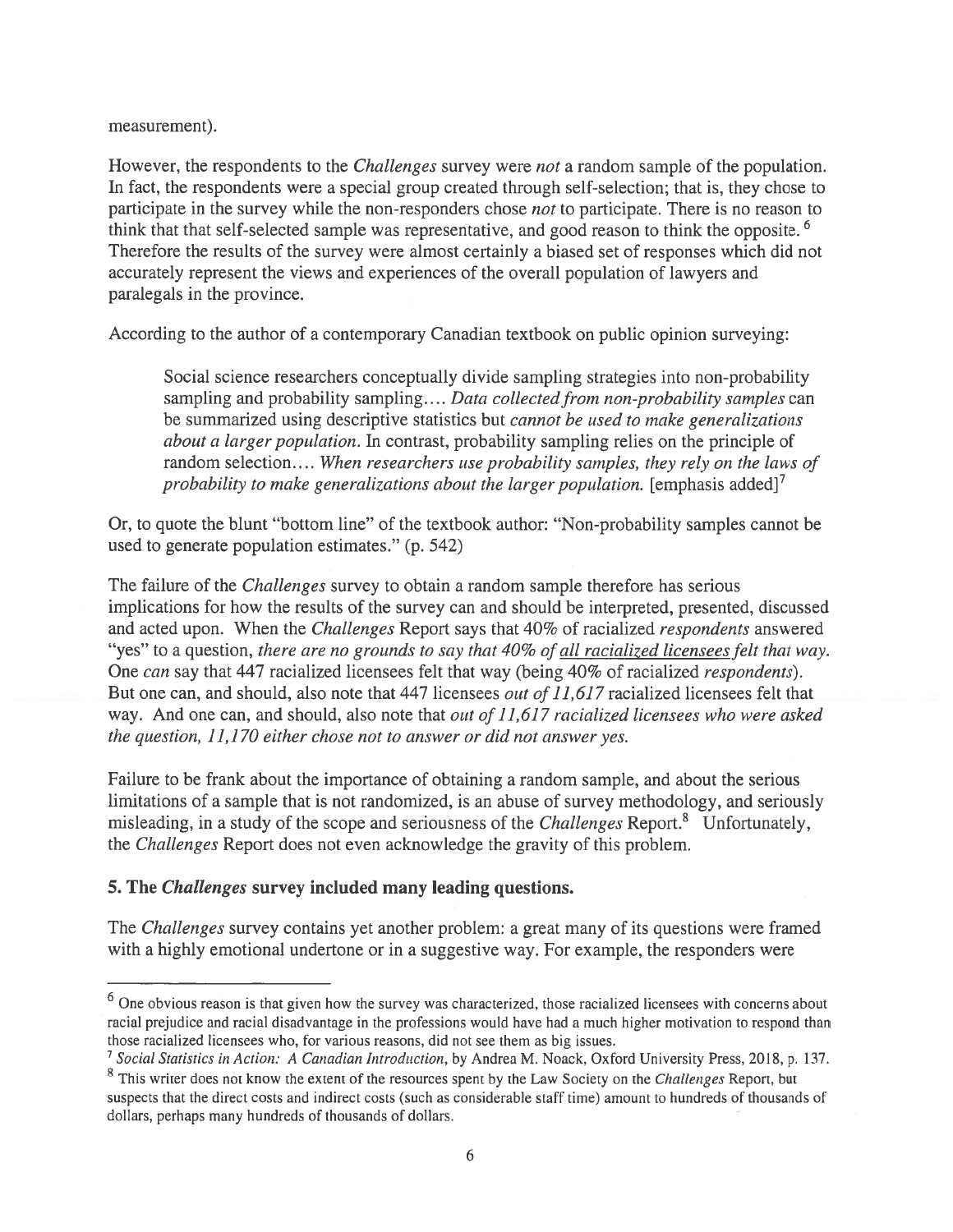asked to indicate their agreemen<sup>t</sup> (or disagreement) with <sup>a</sup> number of statements like: "You have been subjected to prejudicial attitudes on the par<sup>t</sup> of other legal professionals, based on your racialized status," "Your employment environment is not very diverse," and "Your beliefs or cultural practices preclude you from participating in many of the social networking functions of Ontario legal firms."

Clearly, these statements steer respondents towards identifying or interpreting experiences in <sup>a</sup> way that would align with the conclusion that there are considerable racial barriers or racial prejudice in the legal professions. In the social sciences, such statements are called "loaded," or "leading," questions, because they lead respondents to respond in particular ways.<sup>9</sup>

Thus, the biased question format is another reason why the information obtained from the lawyers and paralegals responding to the survey cannot be considered to fairly represen<sup>t</sup> the way the respondents, and by extension, the population of lawyers and paralegals in the province, truly feel or think. Framing survey items in this biased way is widely recognized as <sup>a</sup> very poor practice, and consequently the information obtained from such questions cannot be treated as valid.'0 The leading questions in the survey instrument are ye<sup>t</sup> another source of intrinsic bias in the Challenges study.

# 6. <sup>A</sup> previous survey of Ontario lawyers found little evidence of racism in the profession.

The likelihood that the information in the *Challenges* study was not a fair reflection of the views and experiences of the overall membership of the legal professions is supported by the results of another previous survey study. The results of that study, the Kay Report of  $2004$ ,  $\frac{1}{1}$  revealed little evidence of racial prejudice or discrimination experienced by lawyers who identified themselves as racialized.

Specifically, the researchers of the Kay study asked both racialized and non-racialized lawyers nine questions aimed at illuminating whether or not there was "exclusion and discrimination according to racial/cultural group identity" in the legal profession. The evidence showed that, while there were <sup>a</sup> few small differences between racialized and non-racialized lawyers in their answers, "none of the differences are large in magnitude or statistically significant" (p. 65, emphasis added). In fact, the Kay Report stated:

Lawyers from racialized communities are slightly more likely to repor<sup>t</sup> they had been assigned tasks beneath their skill level routinely or frequently (14%, compare<sup>d</sup> with 11% among non-racialized lawyers). Lawyers from racialized communities are slightly more likely to report exclusion, routinely or frequently, from social gatherings (4%); rude or inappropriate remarks by clients (4%); and <sup>a</sup> lack of suppor<sup>t</sup> from staff at the firm (5%).

https://lawsocietyontario.azureedge.net/media/lso/media/legacy/pdf/p/professor\_fiona\_kay diversity and change — the contemporary legal profession in ontario 2004.pdf'

<sup>&</sup>lt;sup>9</sup> It seems possible and in fact likely to this writer that the "loaded" nature of the questions would in fact have "turned off" some of those who were initially interested in the survey, resulting in many non-completions.

<sup>&</sup>lt;sup>10</sup> See, for example, L. Gideon, "The Art of Question Phrasing." in Handbook of Survey Methodology for the Social Sciences, ed. L. Gideon (New York: Springer, 2012).

<sup>&</sup>lt;sup>11</sup> Kay, Fiona M., Cristi Masuch, and Paula Curry. 2004. Contemporary Lawyers: Diversity and Change in Ontario's Legal Profession. Report submitted to the Law Society of Upper Canada (Toronto: The Law Society of Upper Canada) (157 pages). See: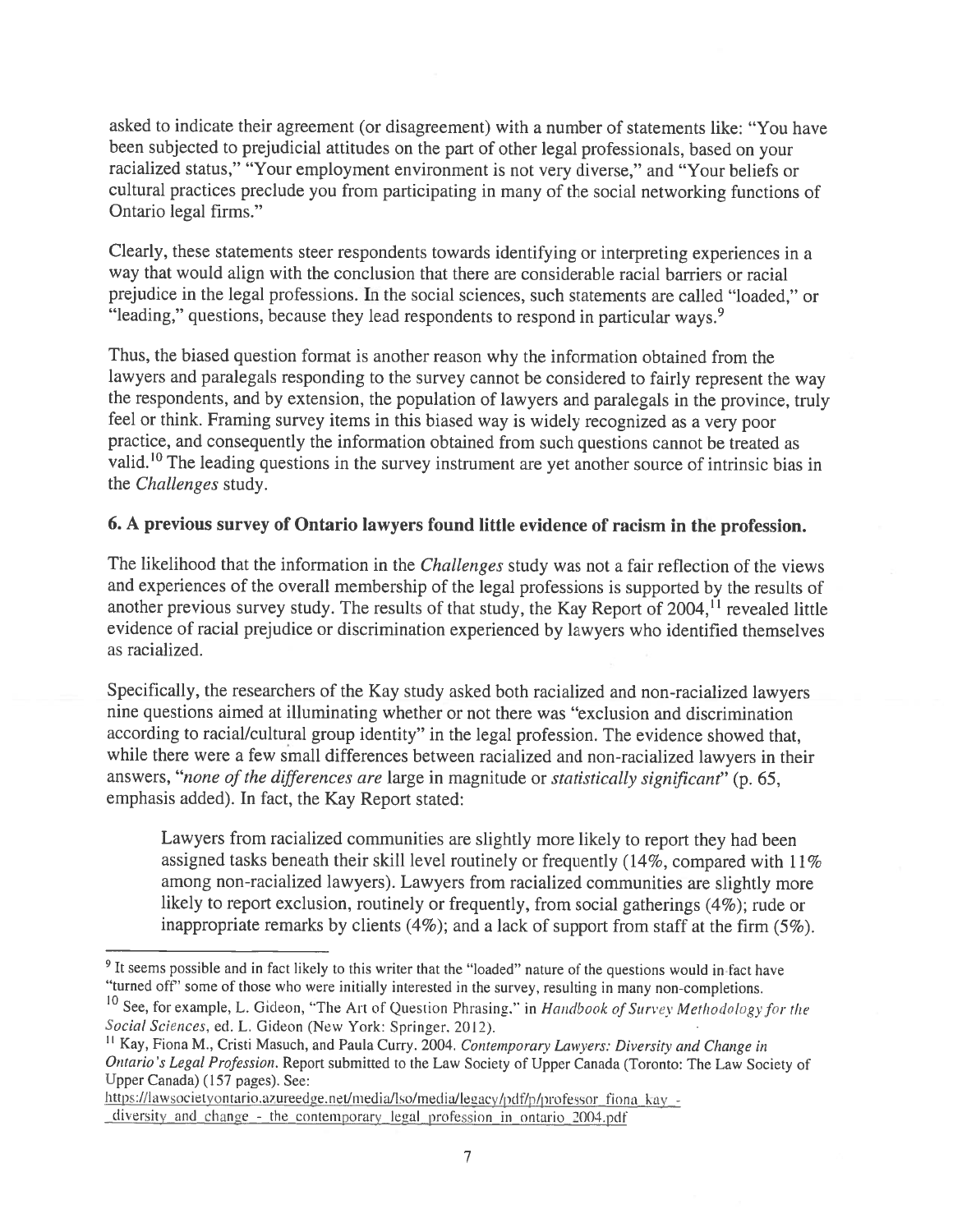## Yet, their slight differences remain statistically insignificant. (p. 66, emphasis added)<sup>12</sup>

These results are noteworthy because they do not suppor<sup>t</sup> the claim of "systemic racism" made in or based on the Challenges Report, and would tend to call that claim into question. The fact that the authors of the Challenges study did not compare their results with the results of the Kay Report, and discuss the contrasting findings, is not in keeping with the recognized practice in scientific research in which newly obtained findings are pu<sup>t</sup> into the context of the existing evidence. By failing to contextualize its findings, the Challenges Report undermines its credibility, especially since its findings are in clear contradiction with the findings of <sup>a</sup> previous well-conducted study.<sup>13</sup>

# 7. The Challenges Report's "adjustments" did not fix the self-selection bias.

The Challenges Report's authors acknowledge that the racialized lawyers and paralegals who completed the survey questionnaires were over-represented in the survey results.<sup>14</sup> In response to this over-representation, the Report states that the researchers had made adjustments to the sample to eliminate this biasing effect. The survey company said that this procedure would ensure that the responses accurately represented the members of the professions and that such biases could be corrected for if:

the source and scale of the numeric over- or under-representation of particular subgroups are understood. <sup>A</sup> typical remedy is to 'weight' the survey data so that the results align with the known (or precisely estimated) proportions from <sup>a</sup> census or other prior reliable quantitative survey (p. 22).

The survey company then described its "weighting" procedure used "to achieve <sup>a</sup> representative sample" (p. 22):

We used <sup>a</sup> weight-ranking (sample balancing) algorithm to adjust the samples of lawyers and paralegals separately, using the <sup>2010</sup> Law Society snapshot documents as estimates of the true proportions of different subgroups of licensees. The survey data were weighted to align with the distributions of different subgroups for racial and ethnic groups....

In essence, the "weighting" amounts to <sup>a</sup> reduction in the number of racialized survey responses in the Report's calculations so that instead of including all the 1,118 survey responses from racialized licensees,<sup>15</sup> only 741 of the questionnaires completed by these lawyers and paralegals

 $12$  Of the nine questions, responses to one question (referencing disrespectful remarks by judges or other lawyers), showed <sup>a</sup> small difference which passe<sup>d</sup> the "statistically significant" threshold, but which the Report describes as not large.

<sup>&</sup>lt;sup>13</sup> Readers of the *Challenges* Report would not even become aware of the issues raised by the Report's conflict with <sup>a</sup> previous major study.

 $14$  The only comment in the Report about the possible reason(s) for this over-representation is that it is "due to the subject matter of the study" (p. 22). This ambiguous wording avoids the likely reality that those with certain particular views on racial matters were much more likely to complete the survey, resulting in <sup>a</sup> skewed sample.

<sup>&</sup>lt;sup>15</sup> Again, that 1,118 is this writer's (approximately accurate) calculated number. Again, this writer believes that the actual number of racialized respondents should have been originally disclosed, and should be disclosed now.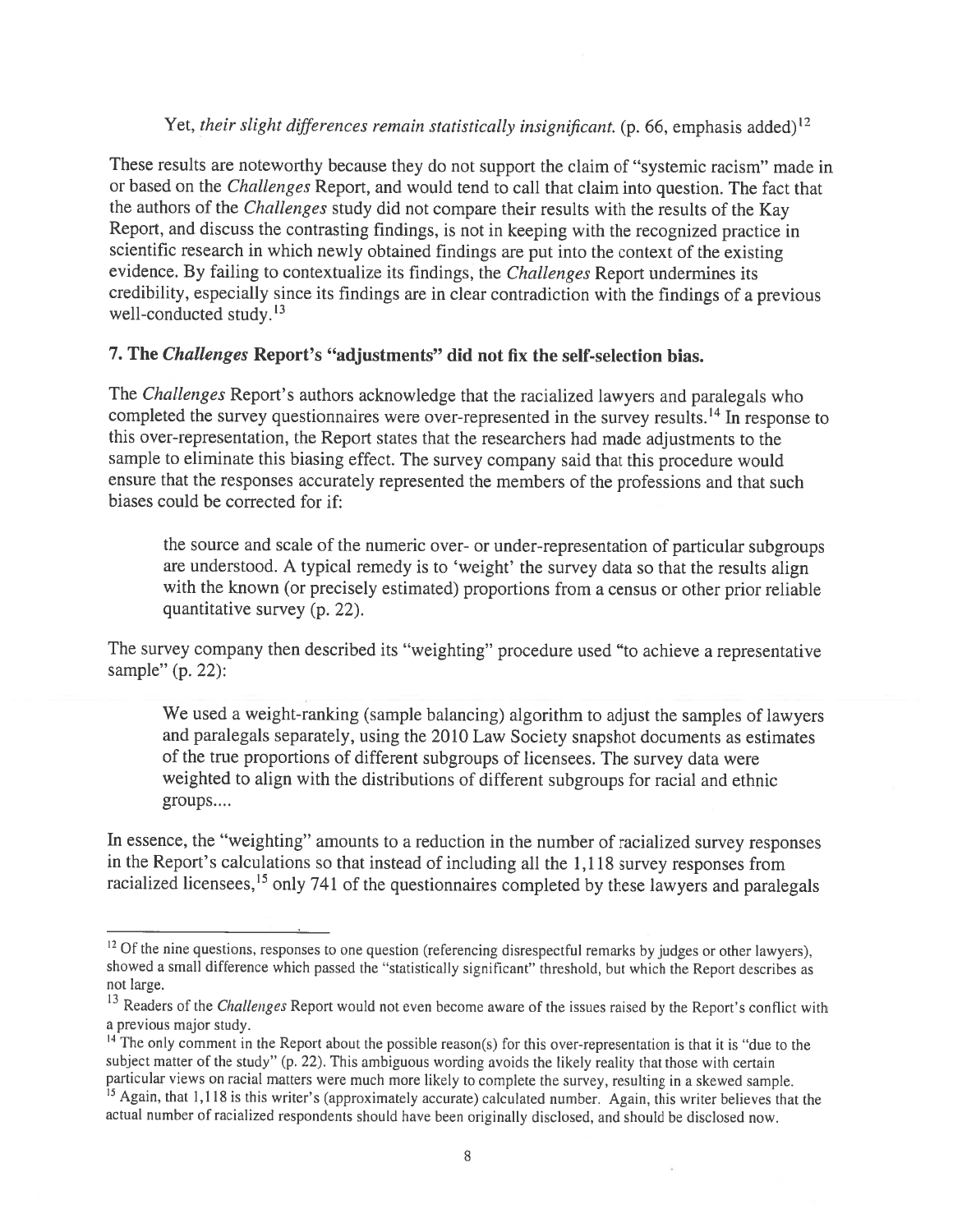were included in the analyses.

Put simply, the logic appeare<sup>d</sup> to be that because 1,118 represents <sup>a</sup> disproportionately high number of racialized lawyers and paralegals in comparison with the proportion of racialized licensees in the overall population, the number of racialized questionnaires used would be reduced to <sup>741</sup> to bring the sample of racialized licensee respondents in line with the proportion of racialized lawyers and paralegals in the professions.

Following this, the Challenges Report authors say: "This process results in a sample that produces representative, unbiased estimates of the views and opinions of Law Society licensees" (p. 23, and also at p. v).<sup>16</sup>

There is no apparen<sup>t</sup> basis for this statement, and it is very likely false. The Report <sup>g</sup>ives no grounds for believing that the 1,118 self-selected racialized survey-responders (9.6% of all racialized licensees in the province) were representative of the views and experiences of the overall population of racialized licensees.<sup>17</sup> Given that, simply adjusting downward the number of racialized lawyers and paralegal responses used for the analyses does not create <sup>a</sup> representative sample of the racialized population of licensees in the province.

In fact, because the sample was self-selected, there is no practical way to "weight" the sample to ensure that the sample fairly represents all lawyers and paralegals in the province.<sup>18</sup>

## 8. The answers to many (or most) survey questions were misrepresented in the Report. For example, according to the Challenges Report, 40% of racialized licensees reported that their ethnic/racial identity was <sup>a</sup> barrier or challenge to entry into practice. That claim is not true.

The Challenges Report states that "fully 40% of racialized licensees identified their ethnic/racial identity as <sup>a</sup> barrier or challenge to entry into the practice of law or provisions of legal services"  $(p. 38).^{19}$ 

<sup>&</sup>lt;sup>16</sup> The Report repeatedly claims the fundamental point that its survey results, after this "weighting" procedure, accurately reflect the views of licensees as a whole. The Executive Summary of the Report states that the purpose of using selective interviews and focus groups at the beginning of the study was to generate <sup>a</sup> detailed account of experiences from those licensees "perspective," and then "measure or validate those findings across the whole population of licensees." (p. ii), and that "it is important to understand... how we ensured that the views of all licensees are accurately portrayed in the data and final repor<sup>t</sup> (representativeness)" (p. iv) [emphasis added]. In the Conclusions of the Challenges Report the authors state that its methodology has "yielded <sup>a</sup> nuanced account of the experiences of racialized licensees, validating much of that experience through detailed measurement across the whole population" (p. 77) [emphasis added].

That is, there is no basis for asserting that the mix of views and experiences in the self-selected group of 1,118 was the same as, or "mirrored," the views and experiences in the group of 10,499 racialized licensees who chose not to respond (11,617-1118=10,499).

<sup>&</sup>lt;sup>18</sup> There are some recently developed, highly sophisticated and complex survey methods which some companies are experimenting with to try to adjust for self-selection bias. There is no indication in the Report that the authors have any knowledge of such techniques, or even of the complexity and seriousness of the issue.

<sup>&</sup>lt;sup>19</sup> This specific example is chosen, from amongst many survey questions in the Report, because this statistic has been cited repeatedly in public discussions, in staff summaries of the Report, in the consultation process, in the Law Society's Continuing Professional Development videos, and in at least one law journal article.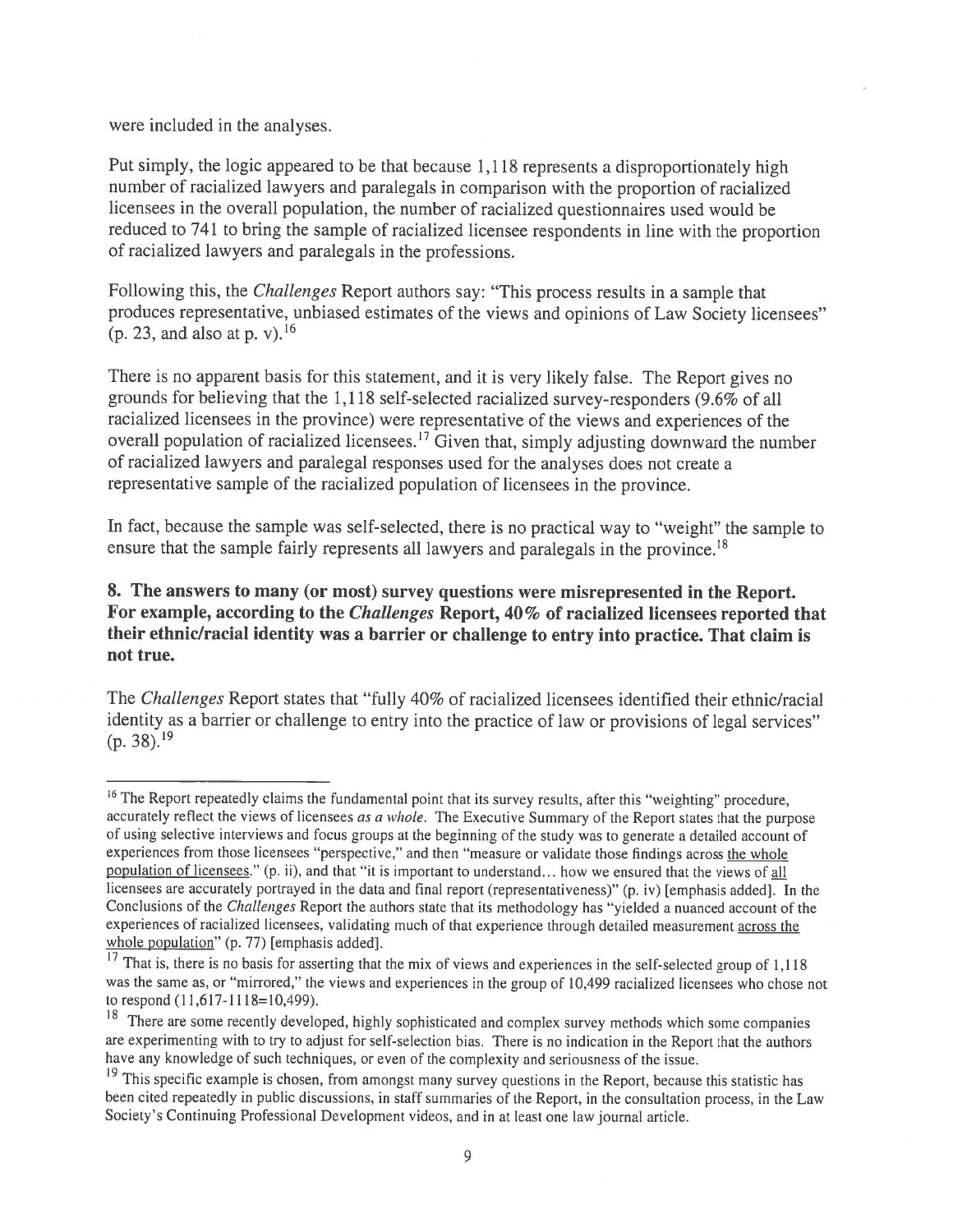Actually, that isn't true. All we know is that 447 racialized licensees said that (40% of 1,118), out of a total of 11,617 racialized lawyers and paralegals. That's 4%, not 40%, of the survey population.2°

The problem is the Report's extrapolation from the small sample (the actual 447 respondents who said yes on that point) to the overall study population. Since this small sample is nonrandom and skewed, the answers cannot and should not be simply generalized to the overall population.

Furthermore, as discussed earlier, the fact that 96% of racialized lawyers and paralegals chose either to not answer the question, or answered but did not agree  $(11,617 - 447 = 11,170;$ 11,170/11,617 = 96%), legitimately raises the suggestion that 96%, or at least a very large majority, of racialized lawyers and paralegals in Ontario do not perceive ethnic/racial barriers as being a major issue for entry into the legal professions.<sup>21</sup>

At no point does the Challenges Report even discuss this possibility, which is clearly raised and tentatively supported by the survey results.<sup>22</sup> Instead, in this writer's opinion, the data has been presented in <sup>a</sup> seriously misleading way in the Report, and in many subsequent presentations and discussions.

Further, this same concern applies to many other "findings" in the Report. The Report constantly states, on <sup>a</sup> variety of issues, that <sup>a</sup> certain percentage of "licensees" agreed with <sup>a</sup> specific proposition when it can, truthfully, only be claimed that the results refer to the far smaller number of actual "respondents" who agreed. Because of the Report's methodological deficiencies, we only know what those respondents said, and to make statements about what licensees said or believe (suggesting licensees as <sup>a</sup> whole), which the Report does repeatedly, is seriously misleading.

#### 9. The views of the 'key informants" were largely not validated by the public survey.

The Challenges Report adopted as one of the first steps in its methodology the recruitment of 27 "key informants", whom it describes as "individuals in the legal profession with deep expertise in the realm of diversity and equity" (p. 3). Somewhat ambiguously, the Report states that three of the 27 self-identified as non-racialized, seeming to sugges<sup>t</sup> that <sup>24</sup> of the "key informants" self-identified as racialized, although that is left unclear. However, despite their key role, the Report does not tell us their identity or anything about their backgrounds, so the reader, and the legal professions, have no way of assessing whether they in fact have what should be considered as expertise in anything. Nevertheless, their views appeared to have driven the structure of much

 $20$  These are the numbers before the Report's "adjustments". The "adjustments" would not affect the point. <sup>21</sup> This particular question dealt with "entry into" the legal professions. A similar related question in the Report dealt with "advancement" in the professions (subsequent to "entry"), for which the equivalent percentage was stated as 43%. The comments above would apply equally to that question (and to many or most others in the Report).

 $22$  Again, this writer is by no means suggesting that the views of those 447 respondents are not important. And there were probably others who did not respond to the survey who agree with the 447. On the other hand, based on the very low response rate, there were probably <sup>a</sup> very large number of racialized licensees who had something quite different to say on this issue, whose views were not appropriately discussed in the Report.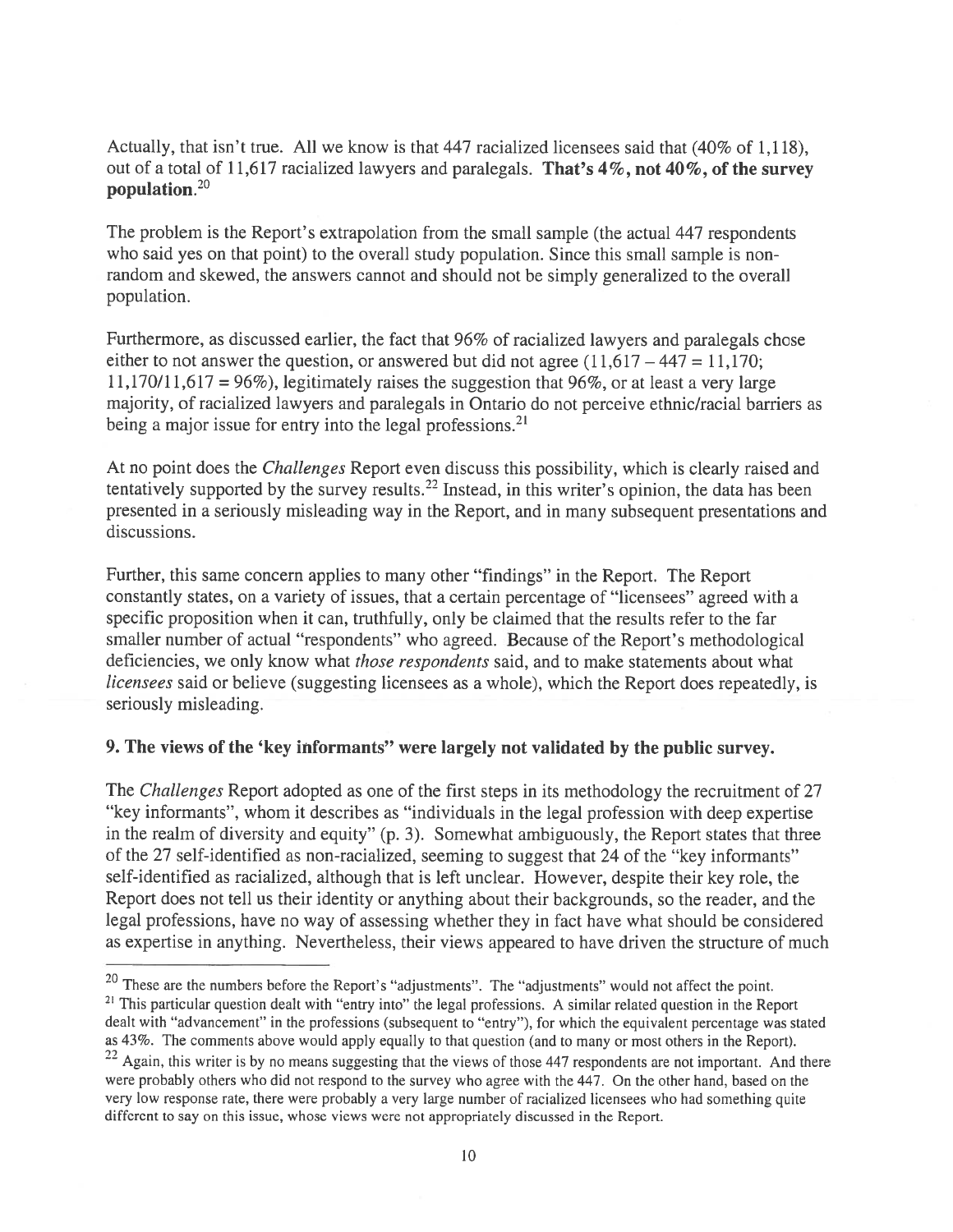of the Report.

The Report does not state why the identity or background of the "key informants" was kept confidential. Presumably it was to encourage frankness from individuals who considered themselves vulnerable in their careers in the professions. This writer considers that understandable. However, <sup>g</sup>iven that we consequently know nothing about these individuals, how much "weight" should be <sup>g</sup>iven to their "expertise" is <sup>a</sup> serious question (for example, it is important but unclear as to how much of their asserted "expertise" is really in the form of <sup>a</sup> political perspective on which others might seriously differ).<sup>23</sup>

The problem raised by the complete anonymity of these "experts" is highlighted because the survey results of the entire legal professions, including in particular the results from *racialized* licensees, do not actually back up or validate many of the opinions which derive from their "expertise", and often contradict them, as described above.

To pick one example, according to the Report: "Through the key informants we got a *strong* indication that  $\ldots$  overt discrimination and bias – often unconscious – is a feature of *daily life* for many, or *most*, racialized licensees" (p. 8, emphases added). This is a shocking assertion. However, this writer has to also consider the fact that the 90% of racialized lawyers and paralegals in the province who chose not to answer the survey at all, and approximately half of the 10% who did answer the survey, apparently did not see things that way.

frankly, to this writer, many of the problems with the Report (such as the failure to discuss, or even to disclose, the very low survey response rates) appear to arise from the authors of the Report attempting to deal with the fact that the survey of the professions in many ways did not support, and in many ways contradicted, what the "key informants" described as the situation in the professions. The key informants' "expertise" did not seem to fit the facts.

## 10. The Challenges Report was very one-sided and seemingly driven by <sup>a</sup> particular political ideology.

One of the first questions in the survey as sent to all members of the legal professions was: "Do you self-identify as racialized or non-racialized?". That idea, of "racialization", is the central and key concep<sup>t</sup> of the entire survey aspec<sup>t</sup> of the Report (and, seemingly, of the entire Report). Most of the survey responses were analyzed based on whether or not the respondents selfidentified as "racialized".

However, the term "racialized" is a highly theoretical, politicized and ideological term.<sup>24</sup> The

<sup>&</sup>lt;sup>23</sup> It is quite ironic that the governing body of lawyers and paralegals in Ontario has been accepting, unquestioned, the views of "experts" in <sup>a</sup> way that no court would come anywhere close to tolerating. Not only are these experts anonymous, but their asserted expertise is not even described, and their actual views are not quoted either, but are instead collectively "summarized" by an unknown person, often with broad and what this writer considers significantly politically slanted language.

<sup>&</sup>lt;sup>24</sup> The suffix "ized", when added to a word, denotes some "action" in the past, and it therefore builds right into the word itself the idea that "somebody or something has done something to somebody". In other words, simply changing the word from "racial" to "racialized" automatically imports <sup>a</sup> political and ideological conclusion. Central to the idea of "racialization" is the political theory of "social constructionism", specifically that "race is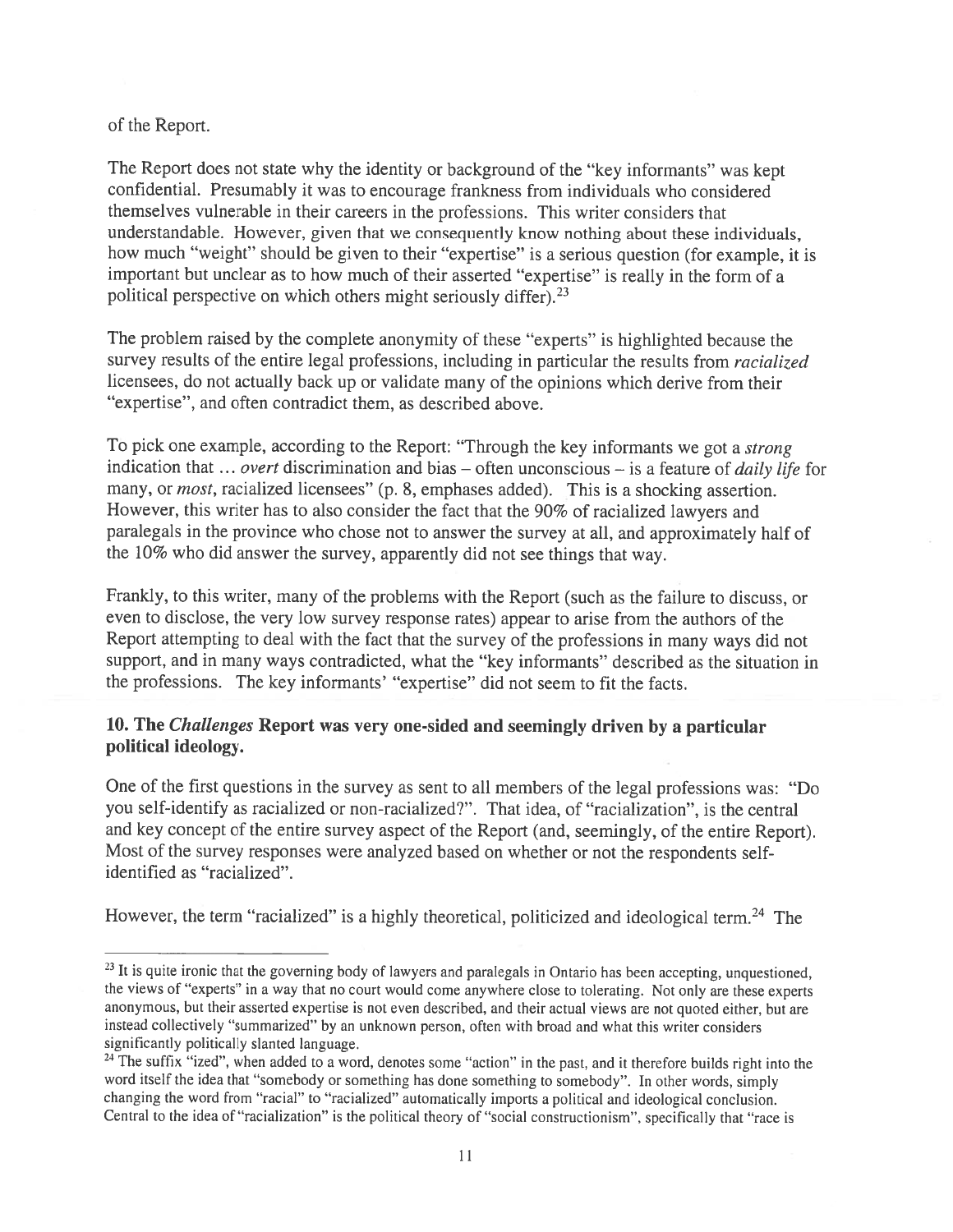Report's authors acknowledge that the term "racialized" is "relatively new", and that its use in the study is "innovative" and controversial (p. 21). They hint that the use of that term in the survey was based on "clear direction" from the LSUC and the Working Group (p. 21). To this writer, that appears to be politically motivated interference in the work of the opinion survey technicians.

In fact, by the explicit terms of the survey questionnaire, survey respondents were being asked not whether they were <sup>a</sup> member of an ethnic or visible minority, but whether their racial identity was socially constructed. To this writer, that is simply <sup>a</sup> bizarre survey question, in this context.

In this writer's view, the use of the esoteric and political term "racialized" in itself was probably an important factor affecting and skewing the response rates to the survey. It seems likely to this writer that many members of the professions were puzzled or downright annoyed by the use of the term, and simply declined to complete the survey for that reason. The use of that term also likely skewed the composition of the sample by "filtering out" licensees who did not agree with the political conclusions they sensed were already "built into" the term itself.

Further, and unsurprisingly to this writer, 11% of survey respondents answered that they were "Unsure" or "Don't know" whether they were "racialized" or not (p. 25). The Report's authors do not explain how they dealt with that "Don't know" category, which seems important, since for many of the "findings" of the Report, that 11% potential "swing vote" would make a critical difference in the results.<sup>25</sup>

The use of the term "racialized" also appears to have produced some very strange and problematic specific results. The Report states that the *majority* of Aboriginal/Indigenous and Jewish survey respondents did *not* report themselves as "racialized" (p. 26). Further, 6% of Caucasians identified themselves as "racialized" (p. 26). <sup>26</sup> To this writer, these results veer into the absurd. They also raise the important practical question of how these seeming miscategorizations affected the actual statistical findings. For example, would all the survey answers of the majority of Aboriginal/Indigenous respondents have been tallied as "non-

socially constructed". U.S. professors of ethnic studies and sociology Omi and Winant, the leading theorists of the term, in their classic text Racial Formation in the United States (Routledge, originally published in 1986, third edition, 2015) emphasize ("stress" is their word) that "race is a social construction" (p. 12) and define racialization as "the extension of racial meaning to a previously racially unclassified relationship, social practic 111). Further, this socially created "racial meaning" is not neutral. Omi and Winant say that: "We regard race as a master category of oppression and resistance in the United States. ... The establishment and reproduction of race<br>has established supposedly fundamental distinctions among human beings ("othering"), ranking and hierarchizi them for purposes of domination and exploitation". (p. 245, emphasis in original). This is not the place to debate the validity, usefulness, limitations, excesses or harms of "social constructionist" theory in general and Suffice to say that this writer is not "all in" on that "social constructionist" approach, and does not believe that the Law Society should be either.

<sup>&</sup>lt;sup>25</sup> This writer's two young adult sons are genetically 50% Caucasian and 50% Taiwanese. This writer considered testing the survey question by asking his sons whether they "self-identified" as "racialized", but concluded that asking them that was patently ridiculous, and that we had better things to talk about.

<sup>&</sup>lt;sup>26</sup> The Report makes it clear that the respondents' self-identification on the "are you racialized" question was considered definitive. This hints at the further intrusion of "identity" politics or ideology into the survey and Report — anyone's "mode of self-identification" must be respected and is not open to discussion or questioning.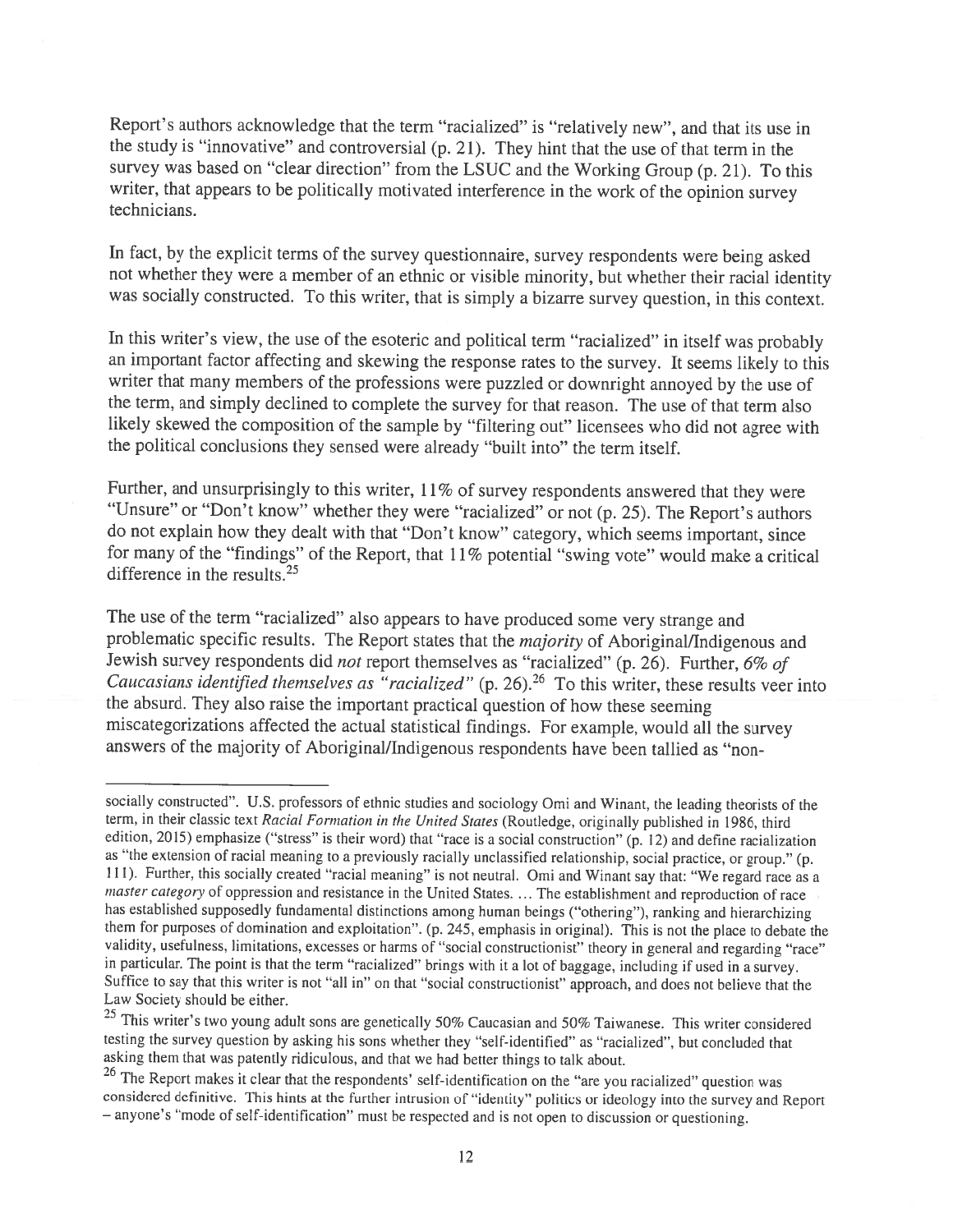racialized"? The Report does not discuss this issue.<sup>27</sup>

Overall, to this writer, the central use of the politically and ideologically loaded term "racialized" as <sup>a</sup> key component of the survey has alone completely distorted the Report's survey results, rendering them essentially useless for purposes of serious policy-making by the Law Society.<sup>28</sup>

In addition to the very serious problems arising from the use of the term "racialized", the Report systematically sidelines and disparages any parts of the survey results that do not match, or that contradict, its overriding political theme of systemic racism. For example, survey respondents, including "racialized" respondents, overwhelmingly agreed that "It is important to reduce discrimination but the profession's main responsibility is to the client and making sure they are being served by competent lawyers and paralegals" (p. 59, the figure for racialized respondents is 74%). This validation of the emphasis on "competence" does not fit well with the thrust of the Report. Further, the majority of survey respondents, including a majority of "racialized" respondents, agreed that "It is natural and desirable that licensees from various backgrounds conform to the professional culture that is already established in Ontario" (p. 59, the figure for racialized respondents is  $53\%$ ).<sup>29</sup>

Rather than taking these kinds of responses seriously, the report dismisses them as "conservative or status quo statements" (p. 60). That categorization appears to be disparagingly and misleadingly labelling anyone who does not embrace the particular political ideology espoused by the Report (and those seem to include the majority of the members of the legal professions, and include this writer). It is also demeaning of respondents, including "racialized" respondents, who may have complex views about the present state of affairs in the professions, and about the appropriate path of progress going forward.

Finally, the Report makes no allowance for the variety of important causal factors, other than "systemic racism," that could, and likely do, contribute to the ethnic/racial statistics that are evident in the legal professions. These causal factors include "demographic lag" (the fact that the increasing racial diversity in the Ontario population simply takes time to work its way into the legal professions), the highly complex, difficult and skills-based nature of legal work (which

<sup>&</sup>lt;sup>27</sup> This writer has spent large portions of his decades-long legal career advocating for the rights and interests of Aboriginal/Indigenous peoples, and in this writer's view, if there is one group in Canada that has indisputably suffered from "systemic racism", it is Aboriginal/Indigenous peoples. In fact, in this writer's opinion, the history and situation of Aboriginal/Indigenous peoples in Canada is so different from all other groups that to "lump them together" with others is fundamentally mistaken. That may have been in the minds of Aboriginal/Indigenous respondents who declined to self-identify as "racialized". They may also have been offended by the suggestion that their identity is "merely" "socially constructed", as opposed to being real in a more fundamental sense. <sup>28</sup> Even Professors Omi and Winant, the doyens of "racialization" theory, have recently "added back in" to their theory (in the most recent edition of their classic text) the idea of visible bodily differences as an essential element of "racialization" (what they refer to as "ocularity", see Racial Formation, 2015, pp. viii, 13, 145, looks like the term "visible minority" isn't such an "outdated" term after all. In this writer's view, the Challenges Report's survey of the professions would have been far more useful if the survey had used the term "visible minority", or something similar. That wasn't apparently ideologically correct enoug<sup>h</sup> for the managers of the study, but it is ironic that at least some leaders in the "ideology" itself have since "moved on".

<sup>&</sup>lt;sup>29</sup> It is worth repeating that since the survey responses were very likely skewed, the strong affirmation of these sentiments in the survey responses is particularly surprising. The likely skew of the sample also means that these numbers in fact probably understate the actual frequency of these views in the professions overall.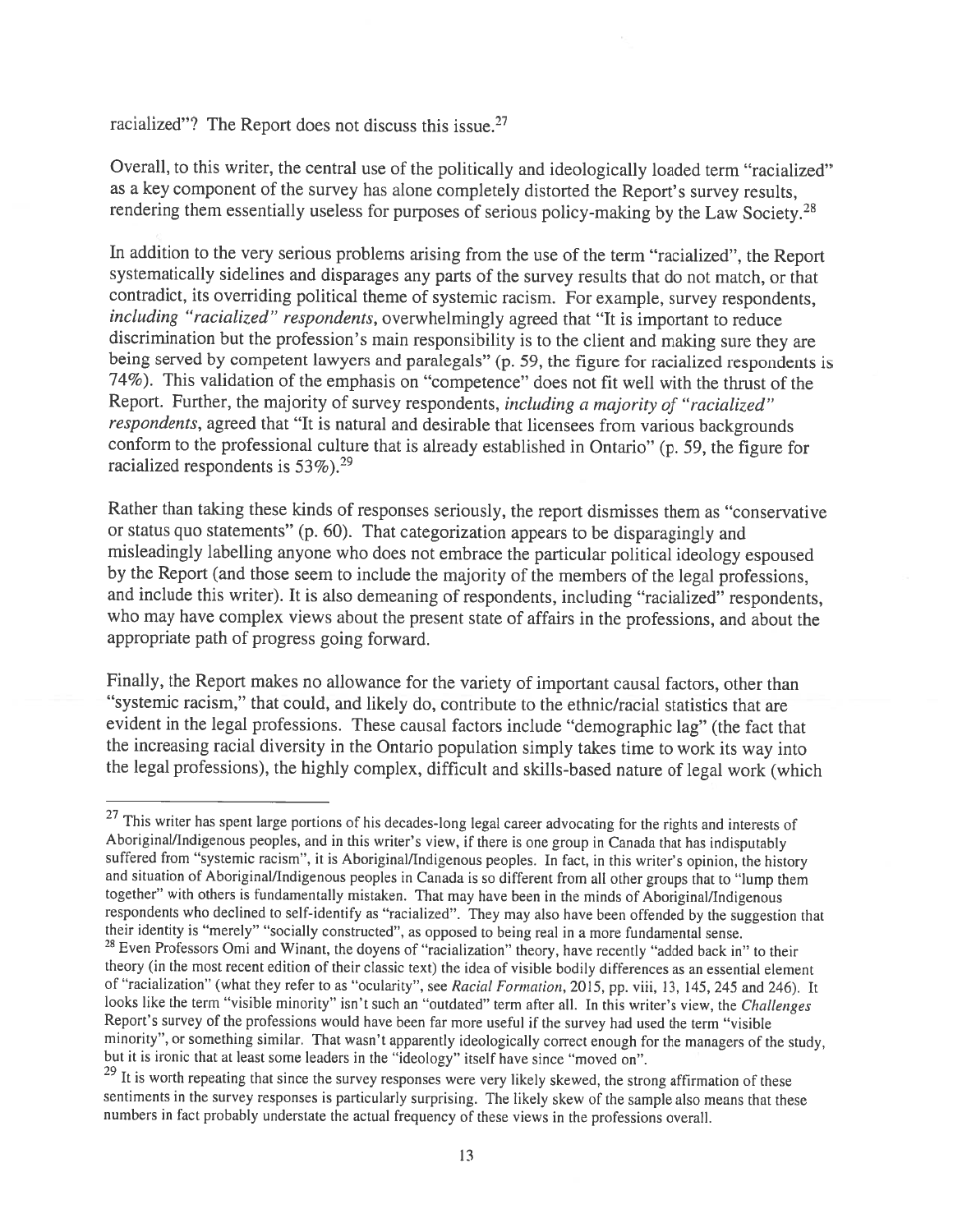means that it takes time, often many years, for entrants to become, or to feel, genuinely successful, or to reach senior positions in firms or government), and "sub-culture effects" (the fact that not all sub-cultures in the Ontario population equally value the legal professions as <sup>a</sup> career). $30$ 

The existence or potential significance of these causal factors, which in this writer's opinion are very important considerations for any thoughtful understanding of the issues, are ignored by the Report (and by the follow up Working Group Report).

### 11. The *Challenges* Report was a seriously misleading basis for the subsequent extensive consultation process.

The Challenges Report was presented to Law Society Convocation by the Working Group on October 30, 2014, with <sup>a</sup> recommendation to the Benchers that an extensive "consultation" process be implemented within the legal professions generally, and with <sup>a</sup> large number of "equity" or "diversity" organizations, including by inviting written representations, all based on the Report.

Unfortunately, in this writer's assessment, the entire consultation process used as its starting point, and was premised on, <sup>a</sup> Report that was methodologically invalid and seriously misleading, but which was presented as accurately representing an overall <sup>p</sup>icture of the professions (that is, the views of <sup>a</sup> small and skewed sample or subgroup of the professions were put forward as accurately representing the views and experiences of the professions as <sup>a</sup> whole, while the omission of key information – such as the extremely low survey response rates – effectively hid serious issues from the readers).

There would have been few, if any, members of the professions who were invited to comment on the Report who would have been able to identify these issues, <sup>g</sup>iven the way the Report was written.

This writer has read all of the consultation responses which the Law Society has made public. It is effectively impossible, in this writer's opinion, to know what to make of them, <sup>g</sup>iven that they were all premised on the mistaken and misleading information and conclusions of the Challenges Report. In effect, members of the legal professions, and the consulted organizations, were asked to respond to something that wasn't true, without them realizing that it wasn't true.

# 12. The various "input" groups likely had considerable overlap and duplication, suggesting that the Report overall, and the consultations that followed, represent the views of only <sup>a</sup> very small number in the legal professions.

It appears to this writer that throughout the whole process, from the Report's "key informants", to the focus group members, to the respondents to the survey, and then to the consultation input

<sup>&</sup>lt;sup>30</sup> This writer's sub-culture of origin had no use for lawyers and offered no encouragement towards becoming one, and this writer had never spoken to or met <sup>a</sup> lawyer until he was in law school. In several other sub-cultures with which this writer has considerable familiarity, parents would much rather have their children become doctors, engineers or business entrepreneurs than lawyers.